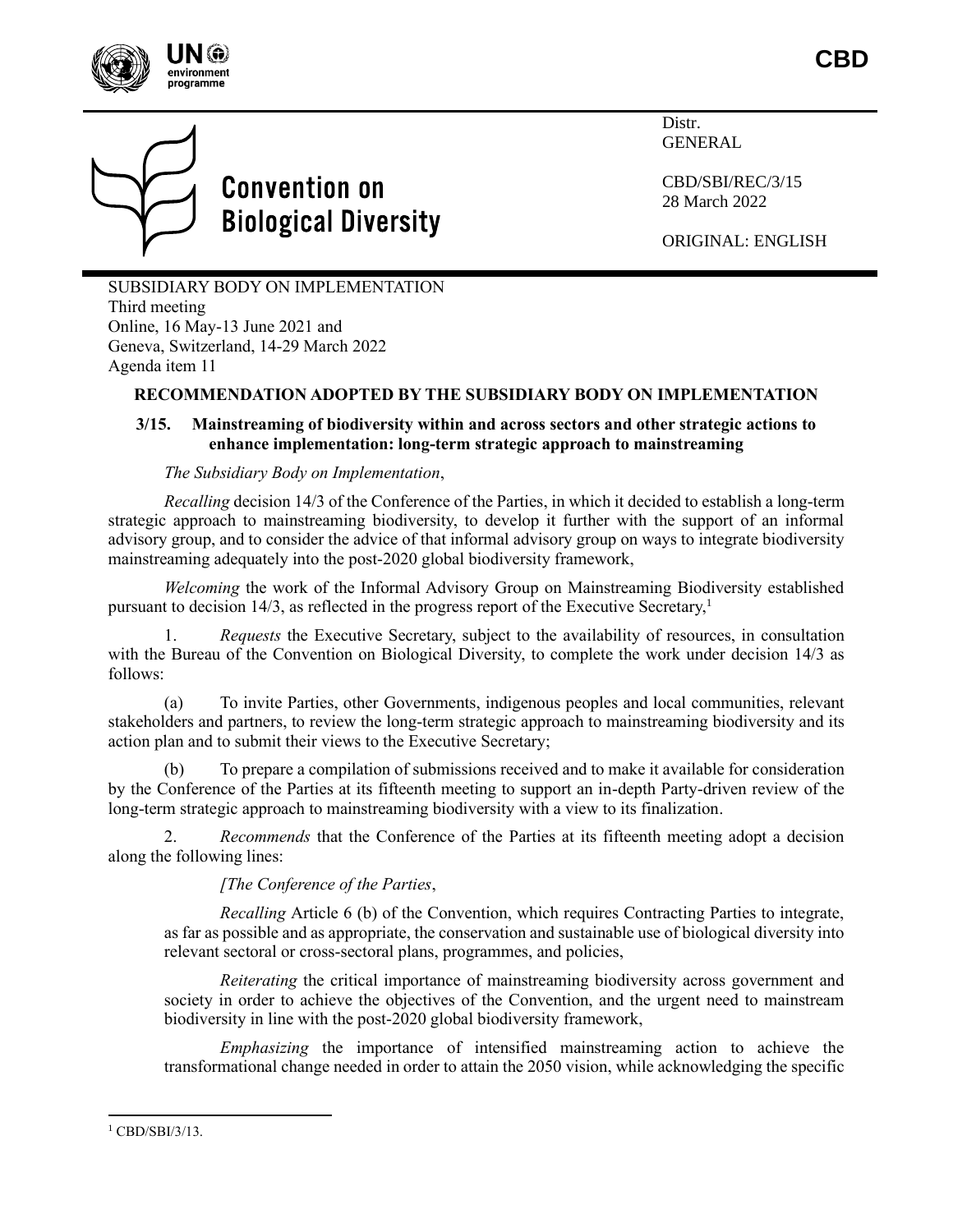challenges faced by developing countries in supporting mainstreaming policies and the need for adequate means of implementation and enhanced international cooperation,

1. *Welcomes*the work of the Informal Advisory Group on Biodiversity Mainstreaming, as reflected in the progress report of the Executive Secretary to the Subsidiary Body on Implementation at its third meeting; $<sup>2</sup>$ </sup>

2. *[Adopts][Takes note* of*][Welcomes]* the long-term strategic approach to mainstreaming biodiversity contained in the annex to the present decision as an important contribution to the development of the post-2020 global biodiversity framework;

*Invites* Parties and other Governments, at all levels, as well as businesses, civil society, indigenous peoples and local communities, and relevant stakeholders to use the long-term strategic approach to mainstreaming biodiversity as further voluntary guidance tool in implementing the elements of the post-2020 global biodiversity framework related to biodiversity mainstreaming, as appropriate;

<span id="page-1-0"></span>4. [*Welcomes] [Takes note* of*] [Takes note with appreciation* of*]* the voluntary action plan for the long-term strategic approach to mainstreaming biodiversity,<sup>3</sup> and encourages Parties and other Governments, at all levels, as well as businesses, research and development agencies, civil society, indigenous peoples and local communities, women and youth and relevant stakeholders to take into account the catalogue of possible mainstreaming actions, in order to support the global biodiversity framework and its implementation, to be taken at all levels and across Governments, economic sectors and society and through the inclusion of those actions in their revised national biodiversity strategies and action plans, as appropriate;

5. *Requests* Parties and invites other Governments at all levels to report their case studies, good practices, lessons learned, and other relevant experiences in implementing the long-term strategic approach to mainstreaming biodiversity and its action plan, as part of their national reports and in the clearing-house mechanism, and requests the Executive Secretary to consider this information in upcoming editions of the *Global Biodiversity Outlook*, including, as appropriate, experiences of indigenous peoples and local communities, business and civil society organizations, as well as other stakeholders;

6. *Recognizes* the work of the Informal Advisory Group and its extended network and, building on their experience, advice and expertise, decides to establish an ad hoc technical expert group on the mainstreaming of biodiversity to advise the Parties, the Bureau and the Secretariat on the implementation and review of the long-term strategic approach to mainstreaming biodiversity in support of the global biodiversity framework, and to report on its work to the Subsidiary Body on Implementation at its fourth meeting, including on:

- (a) Exchanging and analysing case studies, good practices and lessons learned on;
	- (i) Identifying priority mainstreaming actions in sectors with the most significant dependencies and impacts on biodiversity;
	- (ii) Ways and means to strengthen the participation, representation, and capacity of civil society in implementing mainstreaming actions;
	- (iii) Biodiversity metrics which can be used by businesses and other actors to support the setting of science-based targets;
	- (iv) [The needs, costs, benefits and approaches to implementing mainstreaming actions of developing countries, taking into account their specific financial, technical, technological and capacity gaps.]

<sup>2</sup> CBD/SBI/3/13.

<sup>3</sup> [CBD/SBI/3/13/Add.1.]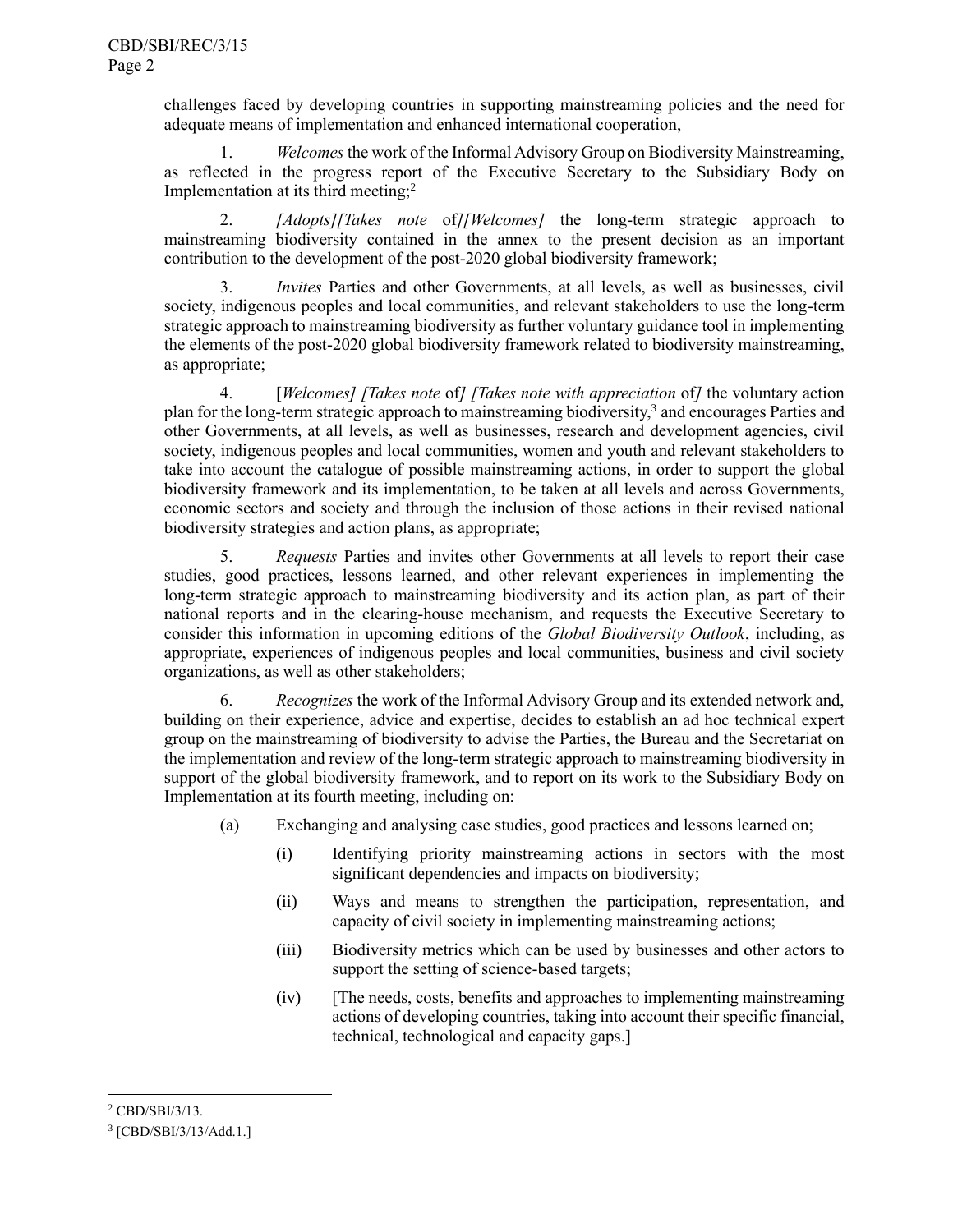(b) Collaborating, as appropriate, with the ad hoc technical expert group on monitoring the post-2020 global biodiversity framework to be established in accordance with paragraph 11 of the draft decision on scientific and technical information to support the review of the updated goals and targets, and related indicators and baselines; 4

(c) Deepening joint collaborative efforts and synergies with the Rio conventions and the biodiversity-related conventions (multilateral environmental agreements), among other relevant conventions, and such treaties as the chemical conventions. 5

7. *Requests* the Subsidiary Body on Implementation, subject to the arrangements in place for reporting, monitoring and review of the post-2020 global biodiversity framework, to undertake a mid-term review of the long-term strategic approach to mainstreaming biodiversity and the action plan in support of the global biodiversity framework, at one of its meetings prior to the seventeenth meeting of the Conference of the Parties,<sup>6</sup> reviewing the progress made, challenges encountered, and lessons learned, taking into account the specific financial, technological and capacity gaps faced by developing countries in supporting mainstreaming policies, and identifying any need for further action on mainstreaming, for consideration by the Conference of the Parties at its seventeenth meeting;

8. *Invites* developed country Parties, and other Governments according to their capabilities, donors, as well as relevant organizations and initiatives, the private sector and multilateral development agencies, to provide financial support for the work of the ad hoc technical expert group on the mainstreaming of biodiversity;

9. *Invites* Parties and encourages other Governments, in collaboration with various sectors, to establish, or further strengthen, national, subnational, regional or global business and biodiversity partnerships as institutional partners for the implementation of the long-term strategic approach to mainstreaming biodiversity in accordance with national priorities and circumstances, building on the experience of the Global Partnership for Business and Biodiversity and the Global Business and Biodiversity Forum and associated instruments;

10. *Takes note with appreciation* of the biodiversity mainstreaming strategy of the Food and Agriculture Organization of the United Nations, and encourages relevant international organizations and initiatives, as well as global and regional multilateral development banks, to develop their mainstreaming strategies and plans, and/or to strengthen their existing ones, in a manner consistent with the respective mandates and priorities;

11. [*Welcomes][Takes note* of*]* the work carried out on mainstreaming under the Cartagena Protocol on Biosafety and the support provided in this regard by the Japan Biodiversity Fund, *encourages* Parties to the Cartagena Protocol on Biosafety and other stakeholders to step up their mainstreaming efforts, building on the long-term strategic approach to mainstreaming biodiversity, and *invites* donors to support such activities;

[12. *Requests* the Global Environment Facility to strengthen mainstreaming in its future programming, and assist Parties in developing and implementing their mainstreaming actions aligned with revised national biodiversity strategies and action plans, building on the long-term strategic approach to mainstreaming biodiversity in accordance with national priorities and circumstances [<sup>7</sup>];]

<sup>4</sup> Currentl[y CBD/SBSTTA/REC/24/2.](https://www.cbd.int/doc/c/9849/459f/b9fe0e74c9e1f25dd90dee23/sbstta-24-l-03-en.pdf)

<sup>&</sup>lt;sup>5</sup> The Basel Convention on the Control of Transboundary Movements of Hazardous Wastes and Their Disposal (United Nations, *Treaty Series*, vol. 1673, No. 28911); the Rotterdam Convention on the Prior Informed Consent Procedure for Certain Hazardous Chemicals and Pesticides in International Trade (United Nations, *Treaty Series*, vol. 2244, No. 39973.); and the Stockholm Convention on Persistent Organic Pollutants (United Nations, *Treaty Series*, vol. 2256, No. 40214).

<sup>6</sup> Consistent with paragraph 3 of CBD/SBSTTA/24/L3 on monitoring and review for the global biodiversity framework.

<sup>7</sup> [This text will be forwarded to the appropriate agenda item: resource mobilization and the financial mechanism (item 6.]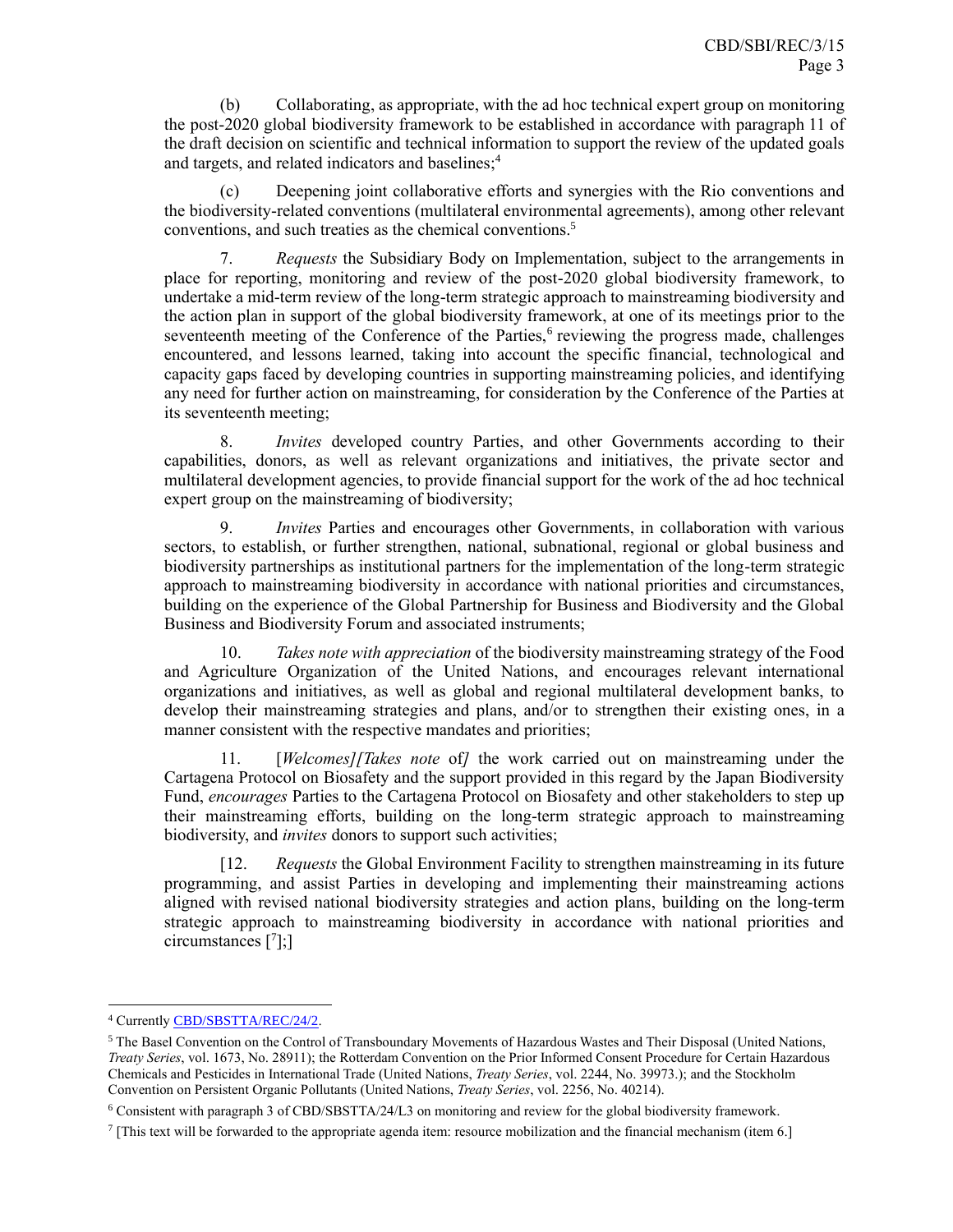13. *Takes note* of the interim report prepared by the United Nations Environment Programme World Conservation Monitoring Centre on building a common view among key stakeholders on the measurement, monitoring and disclosure of corporate impacts and dependencies on biodiversity;<sup>8</sup>

14. *Invites* the United Nations Environment Programme World Conservation Monitoring Centre and collaborating institutions to continue the work with a view to agreeing on a comparable set of measurements for businesses related to the three pillars of the Convention which can be integrated into corporate disclosure and reporting, in line with the set of headline indicators for the global biodiversity framework;

15. *Invites* business and financial institutions to develop their internal capacity and regulators to measure and integrate, as well as recognize the biodiversity risks, impacts and dependencies of their economic actions, and to provide measurable and verifiable and actionable information using internationally reliable standards for improved decision-making to mainstream biodiversity and the promotion of environmental (including biodiversity), social, cultural and governance standards as appropriate;

16. *Requests* the Executive Secretary, subject to the availability of resources:

(a) To support the work of the ad hoc technical expert group on the mainstreaming of biodiversity as per paragraph 6 above and, in particular, to develop an overview of the status of implementation of the existing programmes of work as well as potential new programmes of work with potential partners, in consideration of the proposed action plan for the long-term strategic approach to mainstreaming biodiversit[y](#page-1-0)<sup>3</sup> and the updated zero draft of the post-2020 global biodiversity framework;<sup>9</sup>

(b) To continue to cooperate and coordinate with the extended open consultive network of relevant organizations and initiatives working on various elements of the biodiversity mainstreaming agenda, relevant multilateral environmental agreements, including biodiversityrelated conventions, the Rio conventions, the hazardous chemicals and wastes conventions, relevant international sectoral organizations and their programmes, other relevant processes, such as the implementation of the programmes of work under the Convention on Biological Diversity, and to continue organizing, in collaboration with relevant global, regional, and thematic organizations and other stakeholders, and in conjunction with capacity-building activities, the monitoring and review mechanism of the global biodiversity framework, and resource mobilization tasks and commitments, relevant workshops and forums for discussion and exchange of experiences with respect to mainstreaming of biodiversity in key sectors, further to decision 14/3, paragraph 19 $(g)$ ;

(c) To collaborate with the secretariats of other Rio and biodiversity-related conventions, the Biodiversity Liaison Group, the United Nations Environment Management Group, youth, women, indigenous peoples and local communities and other relevant organizations and stakeholders to optimize synergies among similar initiatives related to mainstreaming and multistakeholder cooperation, to propose viable participatory methods, both those based on science, free of conflict of interest and under the precautionary approach, and those that include traditional knowledge, especially those related to the value that biological diversity has for indigenous peoples and local communities, with their consent, and to promote collaboration and conflict resolution among relevant stakeholders with a view to improving environmental governance around biodiversity conservation projects;

(d) To continue to promote and collaborate in the work on business metrics for biodiversity on the basis of existing as well as emerging tools and approaches, and on the definition of strategies for productive sectors in their business decisions in order to integrate biodiversity into

<sup>9</sup> [CBD/POST2020/PREP/2/1.](https://www.cbd.int/doc/c/3064/749a/0f65ac7f9def86707f4eaefa/post2020-prep-02-01-en.pdf)

<sup>&</sup>lt;sup>8</sup> UN Environment Programme World Conservation Monitoring Centre 2020. Biodiversity Measures for Business: Corporate [biodiversity measurement and disclosure within the current and future global policy context.](https://www2.unep-wcmc.org/system/comfy/cms/files/files/000/001/843/original/Working_MASTER_AligningMeasures_PolicyReport_August2020_d06.pdf)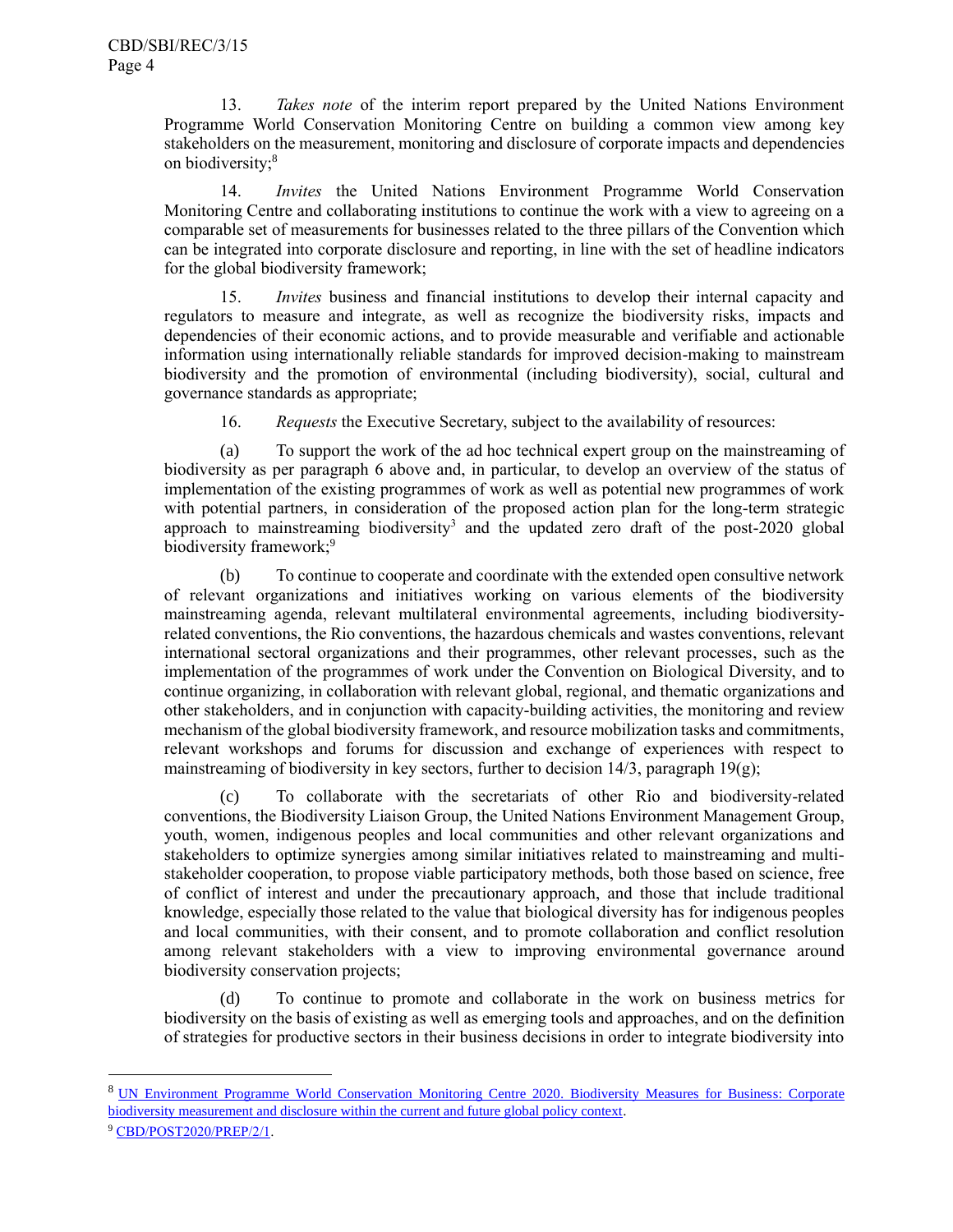their corporate accounting and decision-making frameworks, ensuring their supply chains are accounted for according to international standards and codes of conduct;

(e) To continue to promote, expand and provide support to the Global Partnership for Business and Biodiversity and its national and regional partnerships, with a view to scaling up these partnerships, to further enhance their effectiveness as a mechanism for engaging businesses and exchanging pertinent experiences and best practices, including through the Global Forum on Business and Biodiversity as a multi-stakeholder platform for exchanges at all levels of governance and with relevant players, and to identify gaps, opportunities, challenges and lessons learned in mainstreaming;

(f) To strengthen the Sharm El-Sheikh to Kunming Action Agenda in order to encourage and catalyse commitments to concretely support the global biodiversity framework, the long-term strategic approach to mainstreaming biodiversity, and sectoral and societal implementation of biodiversity mainstreaming policies, notably by creating coalitions and communities of practices;

(g) To submit a progress report on these activities, as well as on any other pertinent developments, and include proposals for undertaking the mid-term review of the long-term strategic approach to mainstreaming biodiversity, consistent with the arrangements in place for reporting, monitoring and review of the post-2020 global biodiversity framework, for consideration by the Subsidiary Body on Implementation at its fourth meeting.]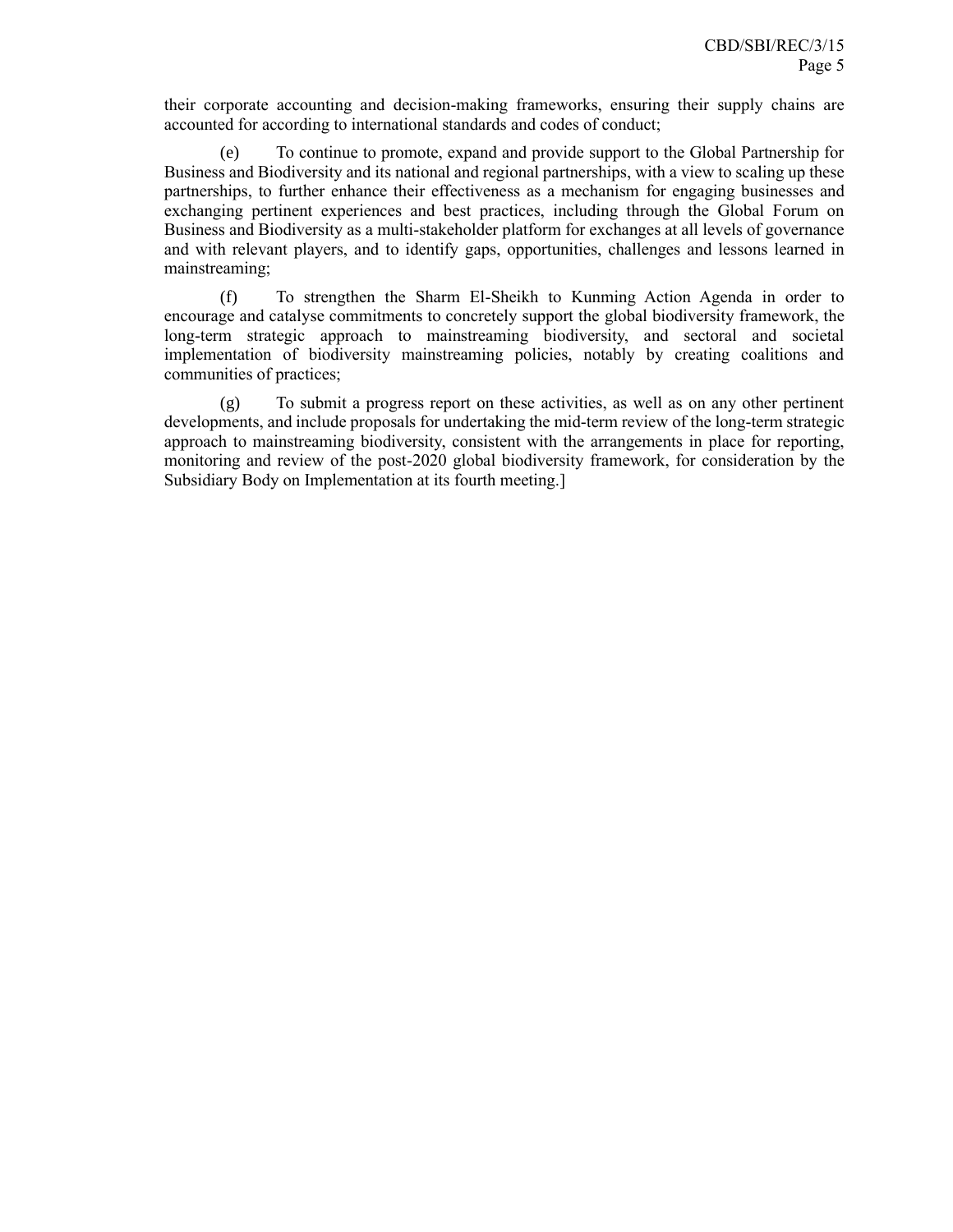### [*Annex*

# **LONG-TERM STRATEGIC APPROACH TO MAINSTREAMING BIODIVERSITY**

#### <span id="page-5-0"></span>**Introduction**

1. Despite the progress already made in the last decade, biodiversity decline and ecosystem degradation continue largely unabated and increasingly threaten sustainable development and human well-being. Profound changes are required to transform the mechanisms that steer development as well as business and investment decisions in order to integrate biodiversity into development, climate change mitigation and adaptation and economic sectors and strive towards [net] positive impacts on ecosystems and species. To achieve this, the multi-faceted values of nature need to be reflected in decision-making and actions across society, including in relevant areas and levels of government, business and finance. The Intergovernmental Science-Policy Platform on Biodiversity and Ecosystem Services (IPBES), in its Global Assessment Report on Biodiversity and Ecosystem Services, states:

*Goals for conserving and sustainably using nature and achieving sustainability cannot be met by current trajectories, and goals for 2030 and beyond may only be achieved through transformative changes across economic, social, political and technological factors.*<sup>10</sup>

[W]*e must raise the level of ambition and political will for mainstreaming the conservation and sustainable use of biodiversity, and the fair and equitable sharing of benefits arising from the use of genetic resources.*[10](#page-5-0)

2. Past decisions of the Convention on Biological Diversity on biodiversity mainstreaming (XIII/3 and 14/3) already highlighted the importance of mainstreaming biodiversity into economic sectors and transversally across all levels of government. The present long-term strategic approach to mainstreaming biodiversity establishes priorities for action, based on scientific evidence of likely impacts and benefits in accordance with the national capacities and circumstances of Parties. It identifies key actors that should be engaged in implementing such actions and appropriate mechanisms to do so. The present long-term strategic approach to mainstreaming biodiversity recognizes there is no "one-size-fits-all" approach to implement mainstreaming policies and takes into account the specific financial, technical, technological and capacity gaps of developing country Parties to support mainstreaming policies. Thus, the present approach highlights synergies with discussions on resource mobilization, capacity building and technology transfer and calls for enhanced international cooperation and adequate means of implementation to maximize opportunities for the conservation and sustainable use of biodiversity, in particularly for developing countries.

3. The long-term strategic approach to mainstreaming biodiversity should be kept under review by the Conference of the Parties and be flexible enough to respond to national circumstances and priorities, ensuring full consistency with other relevant international agreements and refraining from prejudging the outcomes of ongoing negotiations in other multilateral fora.

4. In *establishing priorities for action*, the long-term strategic approach to mainstreaming biodiversity will:

(a) Address the pressures on biodiversity and the indirect or underlying drivers of biodiversity decline, according to national priorities and capacities, in line with recommendations such as those from the *Global Assessment Report on Biodiversity and Ecosystem Services* issued by the Intergovernmental Science-Policy Platform on Biodiversity and Ecosystem Services and from the fifth edition of the *Global Biodiversity Outlook* [as well as the second edition of the *Local Biodiversity Outlook*];

Not duplicate but build on previous decisions of the Conference of the Parties relevant to mainstreaming, such as the existing thematic and cross-cutting programmes of work, as well as past decisions on mainstreaming, incentive measures, impact assessments, business engagement;

<sup>&</sup>lt;sup>10</sup> [https://ipbes.net/sites/default/files/2020-02/ipbes\\_global\\_assessment\\_report\\_summary\\_for\\_policymakers\\_en.pdf.](https://ipbes.net/sites/default/files/2020-02/ipbes_global_assessment_report_summary_for_policymakers_en.pdf)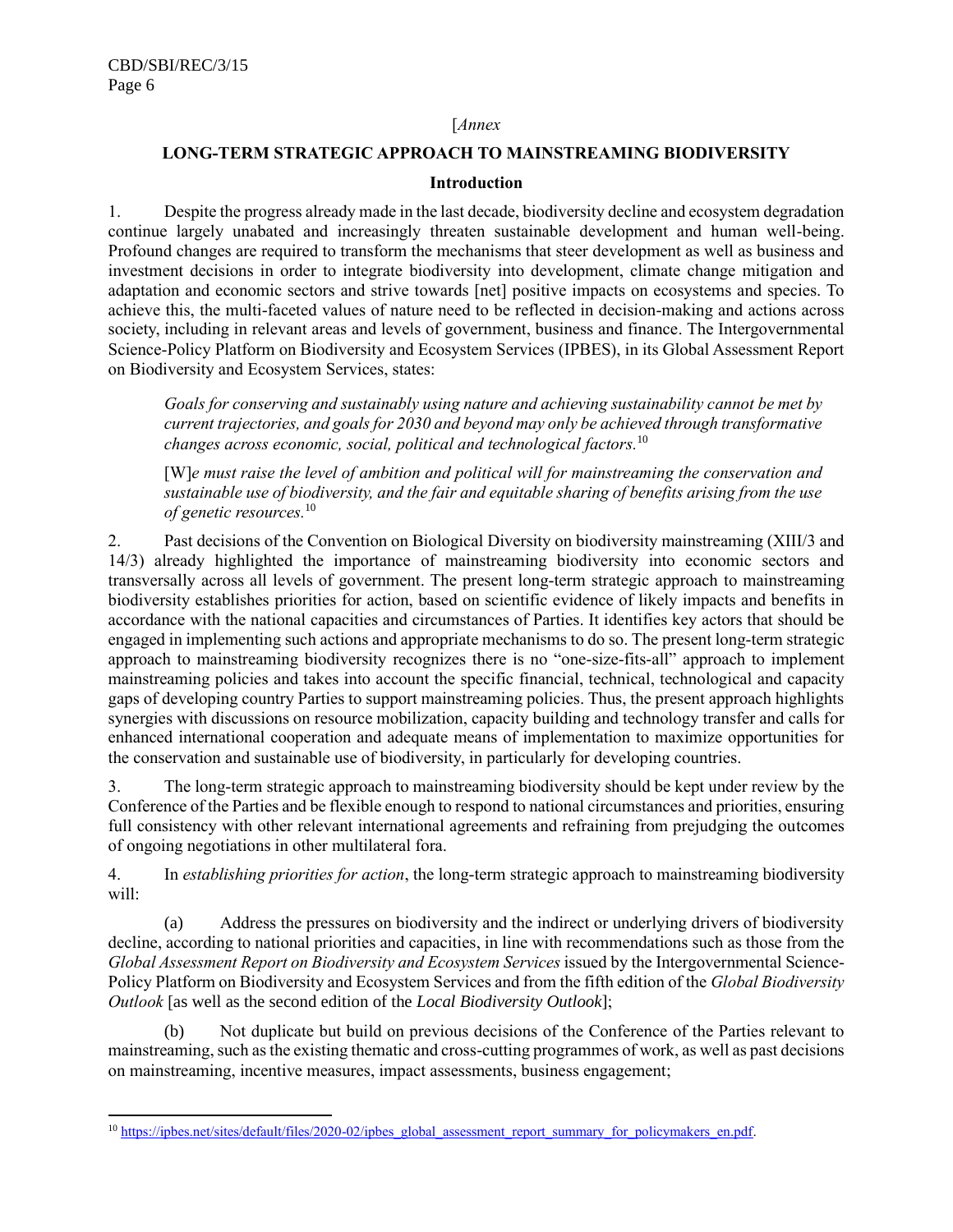(c) Cross-reference in particular the resource mobilization component of the post-2020 global biodiversity framework, with a view to (i) facilitating resource mobilization through mainstreaming action, (ii) generating and leveraging resources needed for mainstreaming action and (iii) building the collective capacity of CBD players to mainstream biodiversity;

(d) Support and build on existing international environmental agreements and approaches, such as the 2030 Agenda for Sustainable Development or the Sendai Framework for Disaster Risk Reduction (2015-2030), and the experiences and good practices in implementing these other global policies.

5. In *facilitating monitoring and assessment*, the long-term strategic approach to mainstreaming biodiversity will:

(a) Provide a flexible and voluntary framework to support and facilitate definition and implementation of nationally determined priority mainstreaming actions and associated SMART targets, milestones and indicators;

(b) Support and integrate related work of the Convention on the goals and targets, and related indicators and baselines under review in the Subsidiary Body on Scientific, Technical and Technological Advice and the third meeting of the Working Group on the Post-2020 Global Biodiversity Framework.

6. In order to facilitate the design and implementation of nationally determined priority mainstreaming actions, the voluntary action plan to the long-term strategic approach to mainstreaming biodiversity<sup>11</sup> will also reference useful mainstreaming guidance, tools, and good practice cases. The following strategy and action areas are particularly important as areas where a long-term strategic approach is required, but not limited to the areas indicated.

**Strategy area I: Mainstreaming biodiversity across government and its policies**

**Headline Action 1: Fully integrate ecosystem and biodiversity values<sup>12</sup> into national and local planning, development processes, poverty reduction strategies and accounts,<sup>13</sup> integrating spatial planning and applying the principles of the ecosystem approach.<sup>14</sup>**

**Rationale:** Mainstreaming across governments and its policies will ensure that biological diversity is considered in all relevant policy areas of governments at all levels, in particular with regard to policies related to finance, economics, planning, development, poverty alleviation, reducing inequality and food and water security, promoting an integrated approach to health, research and innovation, scientific and technological cooperation, development cooperation, climate change and desertification, as well as policies related to key economic sectors, in particular those that relate to the IPBES approach for sustainability, possible actions and pathways,  $15$  and nexus areas.<sup>16</sup>

**Headline Action 2. Mainstream biodiversity in fiscal, budgetary and financial instruments, in particular by eliminating, phasing out and/or reforming incentives, including subsidies harmful to biodiversity in key economic sectors, by applying innovative technologies, and by developing and applying positive incentives for the conservation, restoration and sustainable use of biodiversity, consistent and in harmony with the Convention and other relevant international obligations, taking into account national priorities and socioeconomic conditions.**

<sup>11</sup> CBD/SBI/3/13/Add.1.

 $12$  See decision X/3, para. 9(b)(ii): the intrinsic, ecological, genetic, social economic, scientific, educational, cultural, recreational and aesthetic values of biological diversity and its components.

<sup>&</sup>lt;sup>13</sup> Sustainable Development Goal 15.9, with an updated timeline (2030 instead of 2020).

<sup>&</sup>lt;sup>14</sup> See decision V/6. See also [https://www.cbd.int/ecosystem/.](https://www.cbd.int/ecosystem/)

<sup>15</sup> IPBES *Global Assessment Summary for Policymakers*, pages 44-47[, https://ipbes.net/sites/default/files/2020-](https://ipbes.net/sites/default/files/2020-02/ipbes_global_assessment_report_summary_for_policymakers_en.pdf) [02/ipbes\\_global\\_assessment\\_report\\_summary\\_for\\_policymakers\\_en.pdf](https://ipbes.net/sites/default/files/2020-02/ipbes_global_assessment_report_summary_for_policymakers_en.pdf)

<sup>16</sup> <https://ipbes.net/nexus/scoping-document>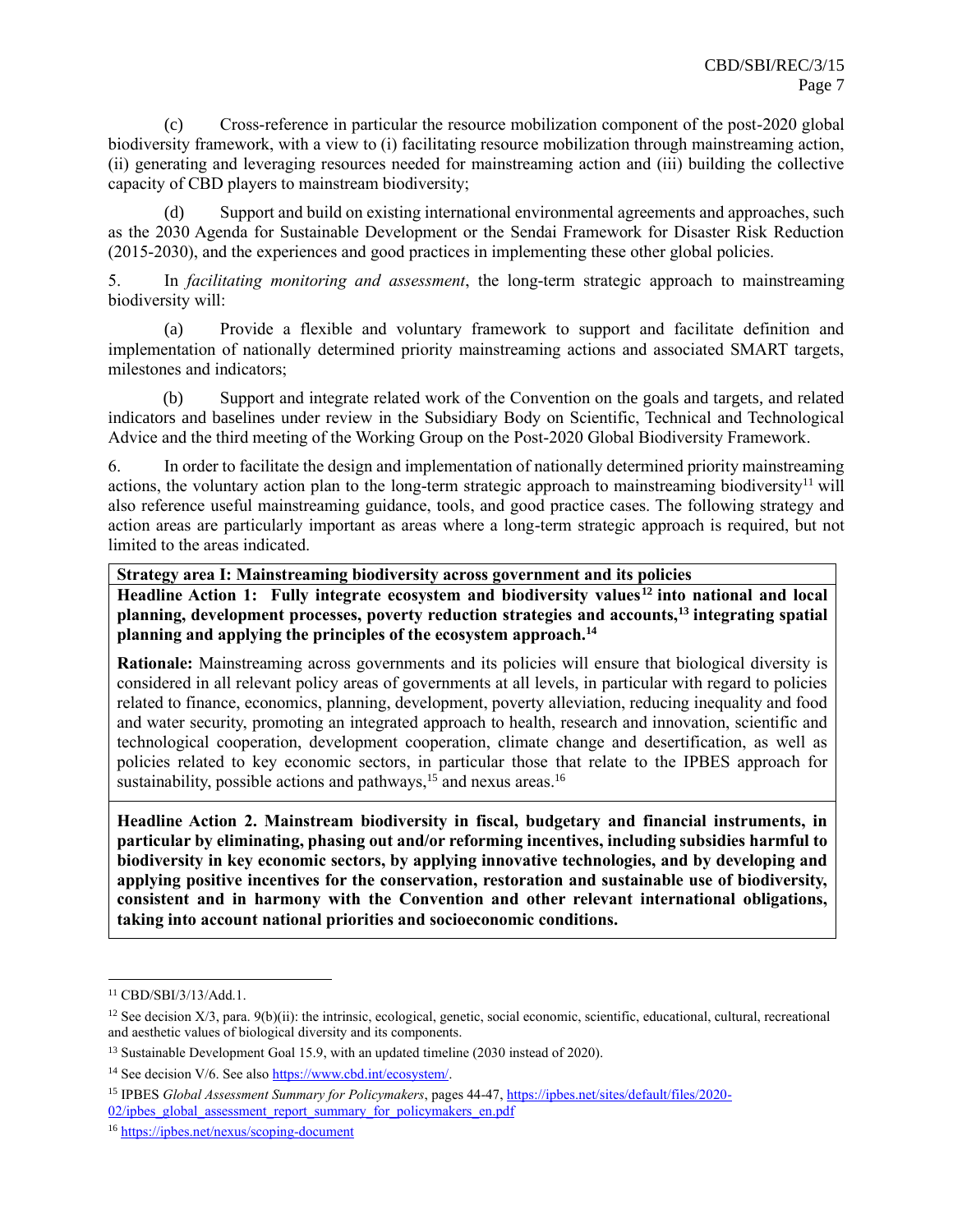**Rationale:** Ending or reforming incentives, including subsidies, that are harmful to biodiversity is a critical component of incentive alignment. There will be a need for financial provision to developing countries to fund the national implementation of positive incentives in the global South.

**Strategy area II: Integrate nature and biodiversity into business models, operations and practices of key economic sectors, including the financial sector**

**Headline Action 3**: **Businesses in relevant economic sectors and at micro, small, and medium levels, and especially large and transnational companies, and those with the most significant impacts on biodiversity, actively transition towards sustainable and fair technologies and practices, including along their supply, trade and value chains, demonstrating decreasing negative and increasingly positive impacts on ecosystems and their services to people, biodiversity and human well-being and health, in a manner consistent and in harmony with the Convention and other international obligations.** 

**Rationale:** Integrating biological diversity, and ecosystem service values, into economic sectors enables the achievement of necessary changes in production and consumption, such as incorporating naturebased solutions to production chains, and the reduction of resource waste at all levels of production and consumption. Such transformative actions can be induced through financial and sectorial policies but can also be encouraged by engaging relevant businesses and their associations. Businesses, according to international standards, already account for the values, dependencies and impacts on biodiversity throughout their supply chains, and can adopt sustainable practices to support the conservation and sustainable use of biodiversity and can integrate sustainability information in their reporting cycle, according to agreed methodologies. They can also be partners in the design and implementation of positive incentive measures for biodiversity, using science-based and verifiable information on biodiversity in consumer and producer decisions, consistent and in harmony with the Convention and other relevant international obligations, for example through the application of the mitigation hierarchy, certification, eco-labelling or B2B standards, as appropriate.

**Headline Action 4**: **Financial institutions at all levels apply biodiversity risk and impact assessment policies and processes, having developed tools for biodiversity financing to demonstrate decreasing negative impacts on ecosystems and biodiversity in their portfolios and increasing amounts of dedicated finance, to support sustainable business models and foster the conservation and the sustainable use of biodiversity.**

**Rationale:** Financial flows need to be consistent with a pathway towards living in harmony with nature and redirected towards achieving the nature ambition. Public and private finance should be aligned more effectively with the three objectives of the Convention and seek to scale up resources to the conservation and sustainable use of biodiversity and support local communities and the focus in the global framework should broaden from "also financing green projects" to "greening the financial system as a whole".

**Strategy area III: Mainstreaming biodiversity across society**

**Headline Action 5: People everywhere have relevant information, awareness and capacities for sustainable development and lifestyles that are in harmony with nature, reflecting the multifaceted values**<sup>17</sup> **of biological diversity and its components,**<sup>18</sup> **and their central role in people's lives and livelihoods, and take gender-specific measurable steps towards sustainable consumption and lifestyles, taking into account individual and national socioeconomic conditions.**

**Rationale:** Mainstreaming across society relates to the gendered impacts (positive and negative) which individuals and groups have on biodiversity, to the social and cultural benefits which ecosystems and

<sup>&</sup>lt;sup>17</sup> The intrinsic, ecological, genetic, social economic, scientific, educational, cultural, recreational and aesthetic values of biological diversity and its components; see decision X/9, para. 9(b)(ii).

<sup>&</sup>lt;sup>18</sup> Sustainable Development Goal 12.8, with amendment to reflect the role of biodiversity values and actions taken.